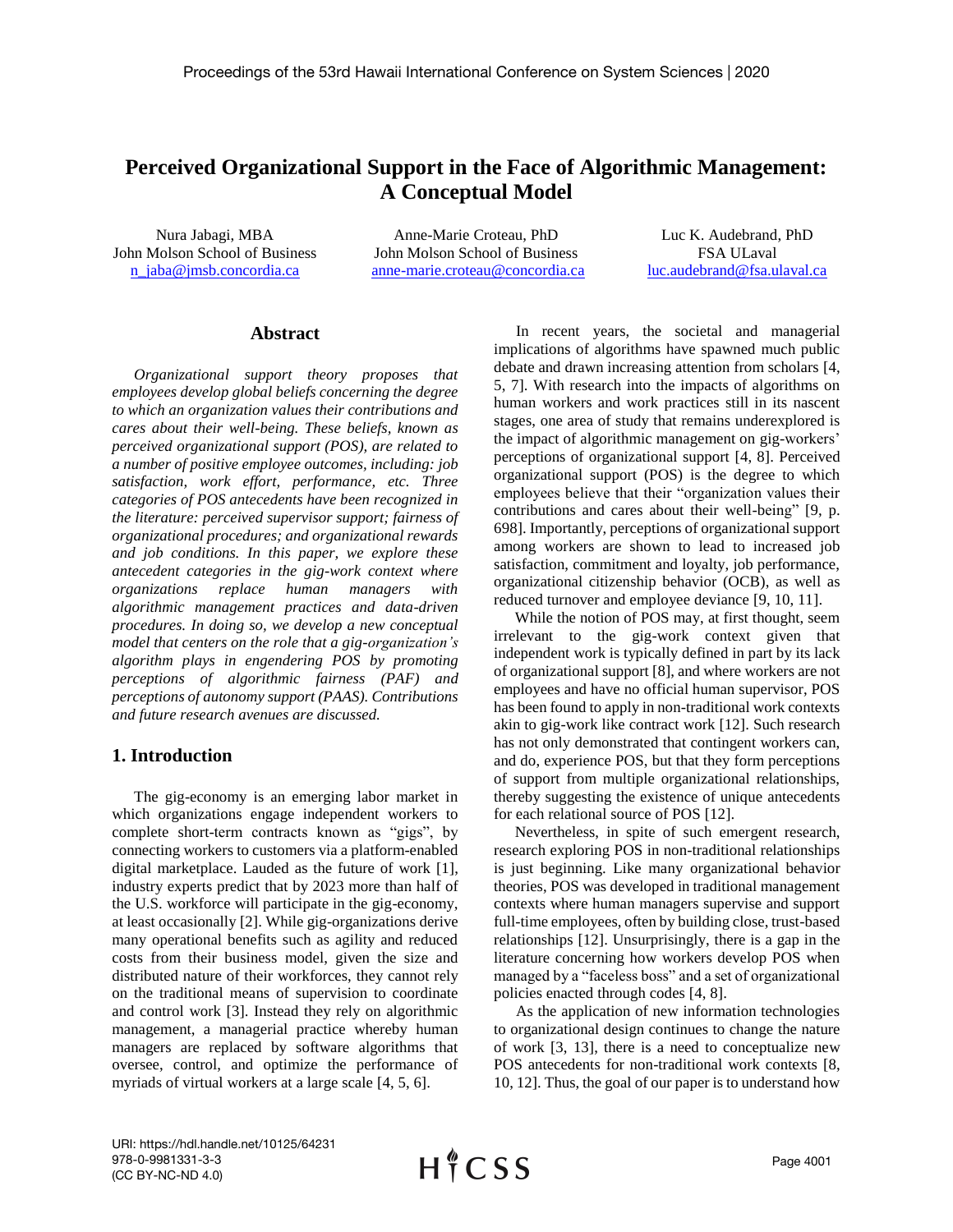do the impersonal, technology-mediated practices inherent of algorithmic management impact workers' perceptions of organizational support, and to explore whether the lack of a human supervisor can be compensated for by other POS antecedents. As the use of algorithmic management reaches beyond the gigeconomy [3, 6, 8, 14, 15], closing this research gap stands to offer theoretical and practical contributions to the social and managerial study of algorithms – two growing and critical areas of research [5, 6, 16].

Our paper is structured accordingly. We first introduce our research context, including boundary conditions. Next, we review the POS literature including key antecedents, and the importance of POS in the context of the gig-economy. We then introduce our model and theoretical development. We conclude by discussing our research contributions and future work.

# **2. Algorithmic Management & Gig-Work**

The term algorithmic management was initially coined by Lee et al. [4] in reference to software algorithms and surrounding institutional devices (e.g., platforms) that assume managerial functions. Considered one of the core innovations enabling the platform-based business models of the gig-economy, algorithmic management has allowed gig-organizations to manage myriads of distributed laborers in an efficient (low-cost and real-time) manner [4, 5, 6, 16, 17]. In the gig-economy, algorithms are typically responsible for matching workers with customers, assigning work, monitoring and evaluating work performance, as well as implementing a range of HR decisions [4, 6, 18].

Insofar as algorithmic management is most often adopted in freelancing or quasi-employment contexts on digital labor platforms [5], we delineate the scope of this paper to the study of gig-workers participating on platforms that operate as digital marketplaces for alternative work where the services exchanged on the platform are remunerated, labor-intensive (e.g., Uber) rather than capital-intensive (e.g. Airbnb), and can be fulfilled either virtually via a crowdsourcing platform business model (e.g., MTurk, Upwork) [13, 19] or physically via an on-demand platform business model (e.g., Uber) [3, 4, 8].

Within these boundaries, we further recognize that intermediary digital labor platforms can be conceptualized as a set of technological affordances where there is a trade-off between the agency that platform features (e.g., algorithms) take in conducting transactions and the amount left to participants [13, 18]. Using this distinction, digital labor platforms can be classified along a continuum ranging from highly centralized models (which automate and take control of

exchanges) to decentralized platforms (which rely on the discretion, and thus autonomy, of participants to conduct exchanges). Since algorithmic management was initially developed to optimize the convenience, speed, and seamlessness of undifferentiated, low-skill on-demand service exchanges (e.g., Uber) [4, 6, 15], we restrict our theory-building to workers participating on such highly centralized digital labor platforms. Notably, while freelancers marketing higher-skill services on "digital platforms with substantial autonomy may not expect a [platform-provider] to care about their wellbeing", low-skill workers who are more actively managed by a platform firm tend to perceive themselves as employees [8, p. 193]. By consequence, perceptions of organizational support could have important consequences for gig-workers performing low-skill work on highly centralized platforms [8].

Insofar as digital labor marketplaces typically involve three parties (clients, gig-workers, and the platform provider), the gig-work relationship bears conceptual similarities with traditional contract work [5]. Given findings that contract workers can form perceptions of organizational support from their staffing agency, the client organization, or both [12], we recognize that gig-workers could form perceptions of support from interactions with clients [19]. However, considering that the interactions low-skill gig-workers have with clients are substantially more fleeting than traditional contract workers [5, 8, 12], we limit our focus to POS deriving from the platform provider. Notably, Kuhn & Maleki [8] suggested that where the nature of a platform precludes workers from forming long-term relationships with clients, the quality of the relationship between the platform firm and gig-worker is likely paramount. Thus, focusing on platform-firm induced POS is conceptually and contextually important.

# **3. Perceived Organizational Support**

The concept of POS derives from Organizational Support Theory (OST) which explains employeremployee relationships through the lens of social exchange theory [9]. Specifically, "OST invokes social exchange theory [by conceptualizing employment] as the trade of effort and loyalty by the employee for tangible benefits and social resources from the organization" [10, p. 1857]. Within this frame, OST assumes that workers ascertain an organization's readiness to reward their work efforts and to meet their socioemotional needs by developing a set of global beliefs concerning an organization's support. Perceptions of organizational support allow employees to gauge their valuation by the organization which can range from a perception that the "organization regards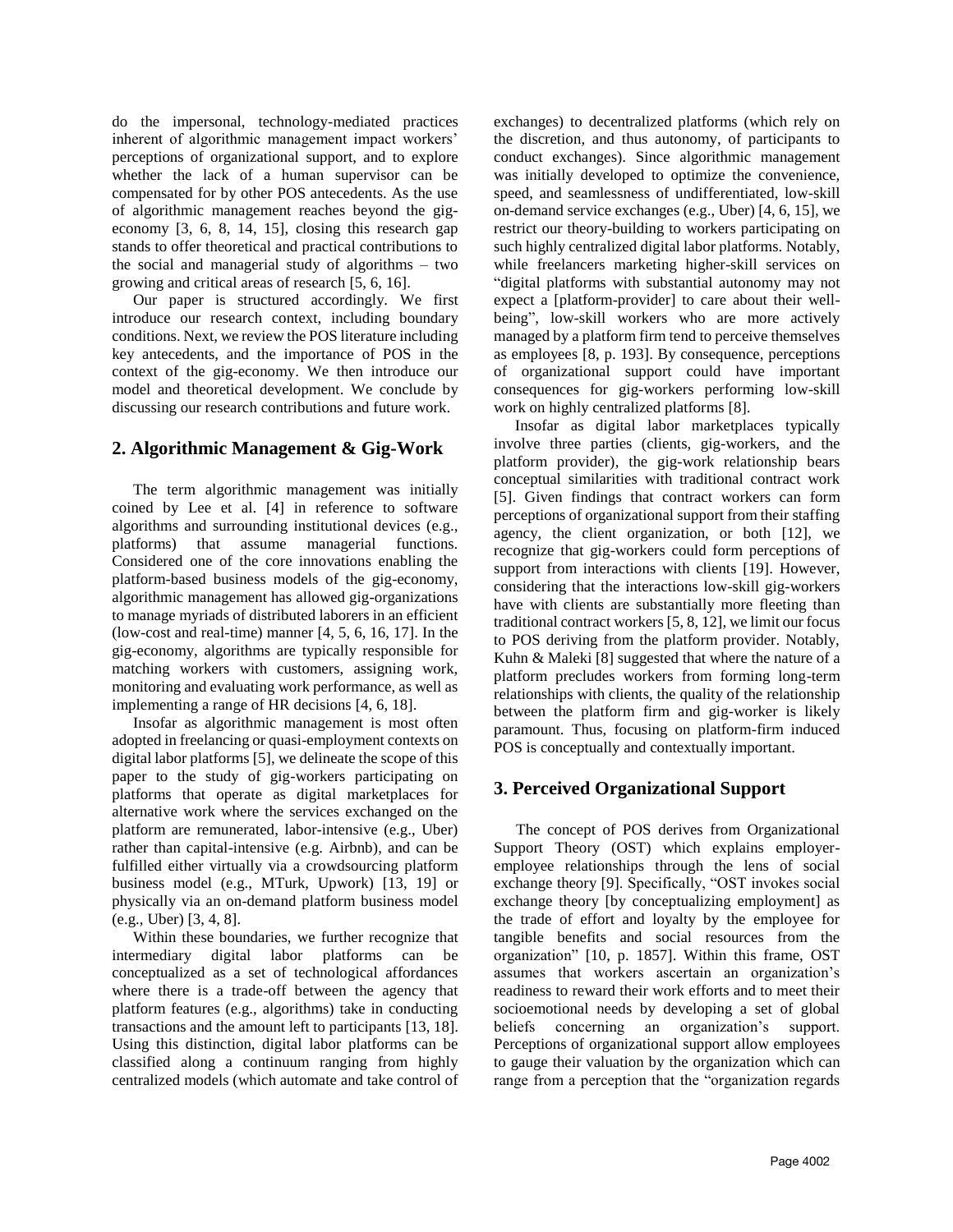them very positively" to the perception that the organization disdains them and wishes "to get rid of them given the first opportunity" [20, p. 4].

According to OST, POS should stimulate the norm of reciprocity such that employees treated favorably will care about an organization's well-being and feel an obligation to help the organization reach its objectives, as well as feel an expectation that their increased performance will be recognized and rewarded. As a result, both parties benefit: employees experience heightened positive mood and job satisfaction, while organizations reap the benefits of increased commitment, work-effort, and performance [9, 10].

#### **3.1. Antecedents of POS**

In their 2002 meta-analysis of 70 studies, Rhoades & Eisenberger [9] identified three major categories of POS antecedents, namely: perceived supervisor support (PSS); fairness of organizational procedures; and organizational rewards and job conditions. More recently, the importance of these antecedents was reconfirmed by Kurtessis et al.'s (2015) meta-analysis of 558 studies, which subsumed these categories into a set of more broadly defined categories of POS antecedents [10]. For the sake of parsimony, we focus our theoretical development on Rhoades & Eisenberger's categories. This decision is justified by the fact that both PSS and fairness have been found to have the largest and most significant effects on POS in both meta-analyses.

We now briefly elaborate these antecedents to provide a conceptual understanding of their connections to POS and their underlying processes in traditional management contexts. Prior to doing so, it is important to note that in order to positively impact POS, the favorable treatment of workers through these antecedents must be perceived as discretionary (e.g., under the control of the organization), as opposed to compulsory practices imposed by external constraints (e.g., government regulations, public pressure, or a tight job market) [9, 10, 20]. Specifically, when the favorable treatment of workers is considered voluntary on the part of the organization, it signals that the motives behind such treatment are concerned with employees' welfare, and therefore they positively impact POS [20].

**3.1.1. Perceived supervisor support (PSS).** In the same way that employees develop global beliefs concerning their valuation by the organization, they also form similar views concerning the degree to which other organizational members value their contributions and care about their well-being [9]. The favorable treatment of employees by organizational members is linked to POS because of employees' tendency to personify the organization and to "attribute role-related actions taken by members of the organization to the organization itself" [10, p. 1861]. Thus, since supervisors act as agents of the organization, and have direct ties to upper management, employees associate supervisor support with organizational support [9].

Although both perceived co-worker support and team support have been positively related to POS, perceived supervisor support (the extent to which employees believe that their supervisor values their contributions, offers assistance, and cares about their well-being) has a significantly stronger effect on POS than support from other members [10]. The reason for this difference is because supervisors more closely embody the organization and are seen as acting on its behalf through their responsibility for directing and evaluating sub-ordinates' performance [10]. Moreover, supervisors and other organizational leaders play a key role in providing rewards and allocating resources to employees, and thus are considered to be a greater source of organizational support than coworkers [10].

**3.1.2. Fairness of organizational procedures.** The concept of fairness originates from the Theory of Organizational Justice [11]. Procedural justice concerns the fairness of the approaches used to determine how resources such as pay, promotions, and job assignments are distributed. Given that organizational procedures are considered by employees to be highly discretionary as well as essential to their long-term interests and wellbeing, procedural fairness has been found to be one of the strongest drivers of POS [9, 10].

Notably, procedural justice has been conceptualized as having both structural and social aspects [9]. Specifically, structural aspects are viewed as concerning the formal rules and policies pertaining to decisions that impact employees, including: "adequate notice before decisions are implemented, the receipt of accurate information, and voice (i.e., employee input in the decision process)" [9, pp. 700-701]. Social aspects are viewed as involving the quality of interpersonal treatment in the resource allocation process, including: "treating employees with dignity and respect, providing employees with opportunities for active involvement in the development and application of organizational procedures, and providing employees with information concerning how outcomes are determined" [ibid.].

Given these two conceptualizations, procedural justice can be both a function of an organization, such as through a formalized decision-making system, or a function of a decision-making agent such as a manager that involves an employee in decisions [21]. Nonetheless, regardless of the source, repeated episodes of intentional fairness in resource distribution are shown to have a strong cumulative effect on POS by signaling concern for employees' welfare [9].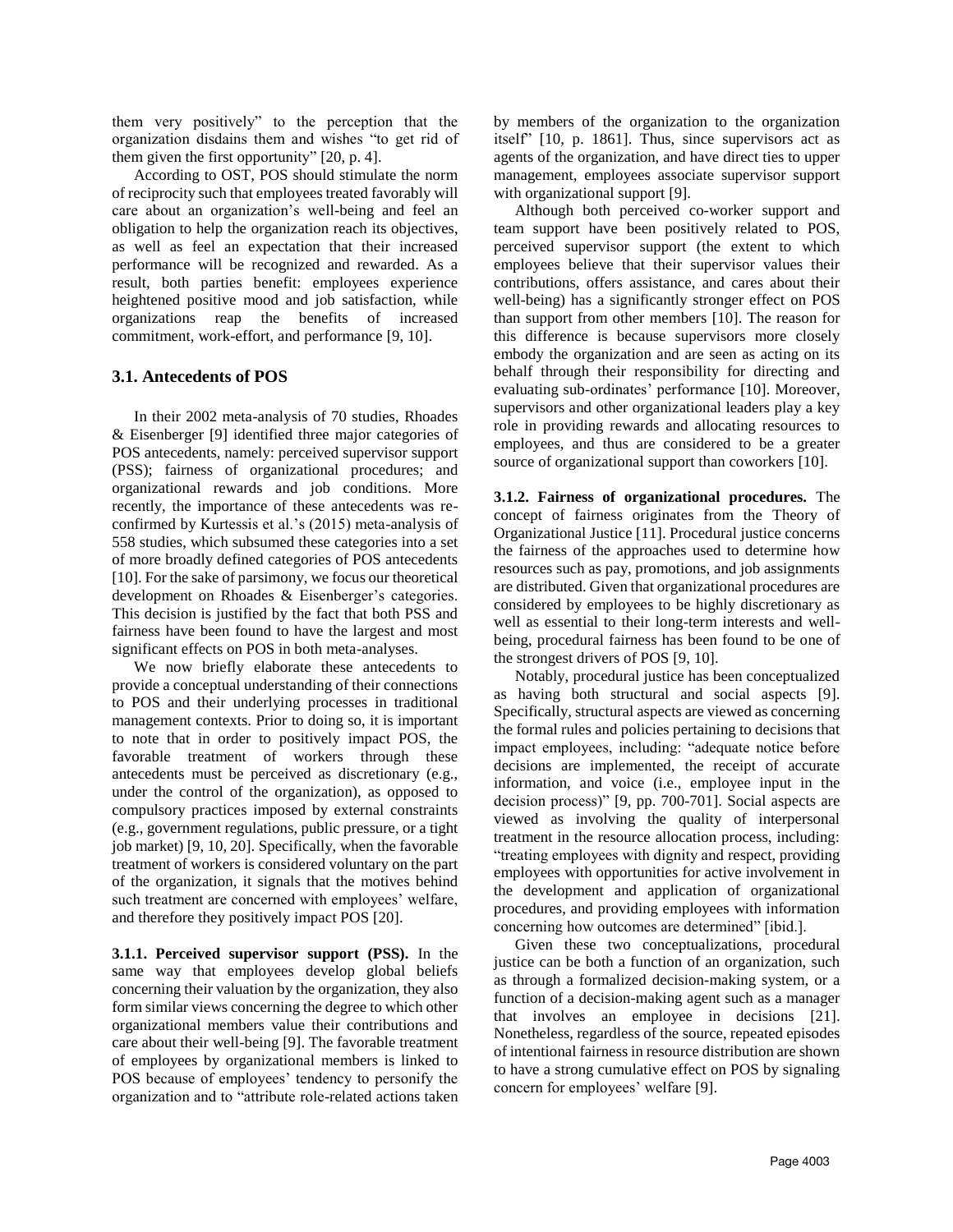**3.1.3. Organizational rewards and job conditions.**  Human resource (HR) practices that recognize employees' contributions, as well as various work-role characteristics and job conditions, have long-been linked to POS. A wide array of HR practices and job conditions have been explored in relation to POS, including, but not limited to: rewards, benefits, job security, autonomy, flexible work-practices, as well as training and developmental opportunities [9, 10, 12].

It is important to note that of the three categories of antecedents, organizational rewards and job conditions have a weaker impact than PSS and fairness since they tend to be attributed to external pressures rather than to discretionary behavior [9]. Nevertheless, various HR practices, such as rewards and working conditions are linked to POS since employees consider such factors to be directly tied to the enhancement of their welfare. Specifically, by communicating a positive valuation of employees' contributions, favorable opportunities for rewards (e.g., recognition, pay, etc.) positively impact workers' perceptions of organizational support [9, 10].

Similarly, by providing workers with assurance that the organization wishes to maintain their future membership, both job security as well as training and development opportunities are positively linked to POS. Conversely, organizational size is negatively related to POS; specifically, individuals feel less valued in large organizations where formalized policies and procedures may reduce flexibility in dealing with employees' individual needs. In terms of effect size, both job security and autonomy have been found to have the strongest relationships with POS, while training and organizational size have been shown to have moderate relationships [9, 10].

# **3.2. POS and the gig-economy**

Extensive research, including two meta-analyses (e.g., 12, 13), suggests that gig-organizations can address two of their key HR management challenges by engendering POS among gig-workers. Firstly, gigorganizations face high turnover rates [3]. Given that POS has been related to reduced voluntary turnover and turnover intentions [9, 10], gig-organizations that are perceived to care about workers' well-being should be better positioned to address the challenges of retaining independent workers. In point of fact, in discussing POS and PSS, Kuhn & Maleki reported that "workers who quit platforms often cite a lack of support" [8, p. 193].

Secondly, gig-organizations face the challenge of managing a large workforce of independent gig-workers that are often engaged in client-facing roles, and where there is a high risk for opportunistic behavior [3]. As an example, in a bid to increase earnings per ride, Uber drivers were found to be gaming Uber's dynamic

pricing model by simultaneously logging off the app to deceptively activate surge pricing [17]. Where POS has not only been positively linked to performance, but also to organizational identification and organizational citizenship behavior, the theory of social exchange contends that gig-organizations that are perceived to care about workers' well-being are better positioned to manage workers' performance and to mitigate the risks of deviant behavior [9, 10, 11, 12].

While the benefits of engendering POS among gigworkers are clear, traditional paths to POS can be disrupted in the context of platform work. For instance, job conditions critical to the formation of POS such as job security and organizational size are hindered in the context of algorithmically-managed platform work. Specifically, platform work is characterized by low jobsecurity [13], a lack of benefits [8], threats to autonomy [3, 5, 6], as well as a large and boundless organizational size [4, 5], all of which can harm POS.

The use of algorithmic management is also expected to disrupt the POS antecedents of supervisor support and procedural fairness. Insofar as algorithmic management systems necessitate the minimization of human intervention to benefit from algorithmic-efficiencies, algorithmic management marks a radical departure from earlier managerial logic, which relied heavily on human supervisors to direct work [5, 6, 15]. In algorithmically managed contexts, most managerial and decisionmaking processes are reduced into a set of opaque algorithmic processes that are both complex and inaccessible to the typical worker [1, 6, 8]. Thus, given the scarcity of human intervention and considering that workers' subjective interpretations of procedural justice play a key role in forming perceptions of organizational support, both antecedents of supervisor support and procedural justice will be disrupted by algorithmic management [8]. As such, a new theory of POS is required for algorithmically-managed gig-work.

# **4. Theoretical Development**

We now develop our conceptual model exploring the impact of algorithmic management on POS. To do so, we rely on Möhlmann & Zalmanson's [5] conceptualization of algorithmic management which defines the concept across five dimensions: (1) the constant tracking of workers' behavior; (2) constant performance evaluation; (3) the automatic implementation of decisions; (4) workers' interaction with a "system"; and (5) (low) transparency. We adopt Möhlmann & Zalmanson's conceptualization as it is the first detailed, IS-specific research perspective of the phenomenon. Notably, their model is aligned with Lee et al.'s [4] pioneering exploration of the phenomenon,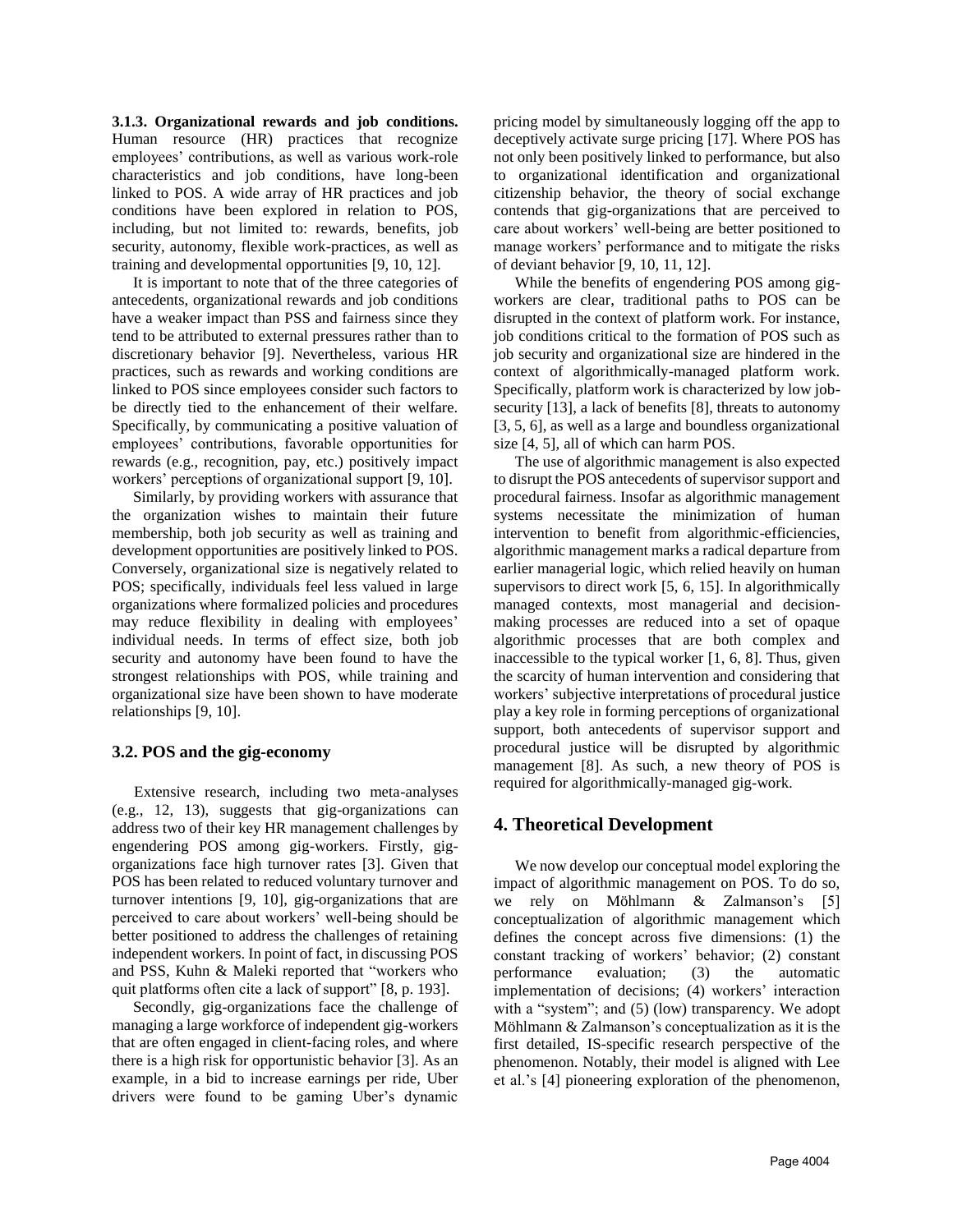and recent high-level definitions of algorithmic management and its key features (e.g., [15, 22]).

The foundation of our model (Figure 1) hinges on the role that a gig-organization's algorithm plays in engendering POS by promoting perceptions of fairness and perceptions of autonomy support. Our theoretical development is structured as follows. First, we propose the perception of algorithms as 'social agents' and introduce two algorithmic perceptions as antecedents of POS. After, we explore these two antecedents in depth to understand how they are impacted by Möhlmann & Zalmanson's dimensions of algorithmic management.



Figure 1: Conceptual Model

#### **4.1. Algorithms as Social Agents**

Insofar as gig-workers lack an official human supervisor and are often managed through customer service representatives over email correspondences or chatbots [5, 10], PSS is likely to be low [10]. Yet when supervisors are replaced by algorithms, we suggest that key POS antecedents are embodied within the algorithm itself such that it will be considered as more than just a tool or set of rules, but also as a social actor – an algorithmic 'manager' per se. To understand this conceptualization, we defer to a key predecessor of the contemporary literature on algorithmic perceptions.

Dating back nearly 20 years, scholars in the fields of human-computer-interaction (HCI) and social factors, studied how people perceive computers [14]. Within this stream of work, the Computers Are Social Actors (CASA) paradigm originated with the publication of Nass & Moon's [23] article which demonstrated that people respond to computers according to "sociopsychological principles similar to those that regulate human-to-human interaction" [14, p. 3]. Drawing on the human personality psychology literature, Nass & Moon argued that the tendency for individuals to interact with computers as if they were social agents, and not just tools, was due to individuals mindlessly applying social rules and expectations to computers [23].

Mindless behavior is the result of conscious attention to a subset of contextual cues, where such "cues trigger various scripts, labels, and expectations, [that] in turn focus attention on certain information while diverting attention away from other information" [23, p. 83]. Thus, to elicit mindless social responses in a computerhuman context, a person must be presented with an object that has sufficient humanlike cues to lead the person to categorize it as worthy of social responses while ignoring the asocial nature of the computer [23]. Nass & Moon suggested three cues that might encourage the categorization of computers as social actors, namely: (1) words for output; (2) interactivity or responses based on multiple prior inputs; and (3) the filling of roles traditionally filled by humans.

Arguably, all of these cues are present in the context of algorithmic management where software algorithms operating on platforms assume managerial functions, and gig-workers remain connected to the digital labor platform through a digital device. Specifically, by virtue of definition, managerial algorithms fill roles traditionally assigned to humans. Moreover, the algorithms powering the platforms, which serve as the interface between the gig-worker and algorithm, use words for output, and exhibit high interactivity and responses based on personalized information which is supplied and gathered via the digital device that connects a worker to the platform [4, 5, 15]. Thus, we argue that the algorithms operating on digital labor platforms provide sufficient bases for workers to cue "humanness," and to encourage social responses via the treatment of computers as social actors.

**4.1.1. Perceived Algorithmic Fairness.** Perceptions of organizational support are driven by employees' tendencies to assign humanlike characteristics to organizations and to attribute the actions taken by its agents (e.g., managers) as indications of the organization's intent towards them. This process of personification is supported by "the organization's legal, moral, and financial responsibility for the actions of its agents; by organizational policies, norms, and culture that provide continuity and prescribe role behaviors; and by the power the organization's agents exert over individual employees" [9, p. 698].

Considering that algorithms implemented in management contexts operate on, and enact, a set of previously developed rules and instructions that embody an organization's policies and procedures, we suggest that managerial algorithms can be considered both as embodiments of procedural justice, and as organizational agents demonstrating fairness (or unfairness) in their decision-making processes. This proposition is supported by the CASA literature [23], and the notion that procedural justice can be a function of an organization, such as its formal decision-making system, or a function of a decision-making agent [21].

Importantly, recent work suggests that individuals do attribute managerial algorithms to the organizations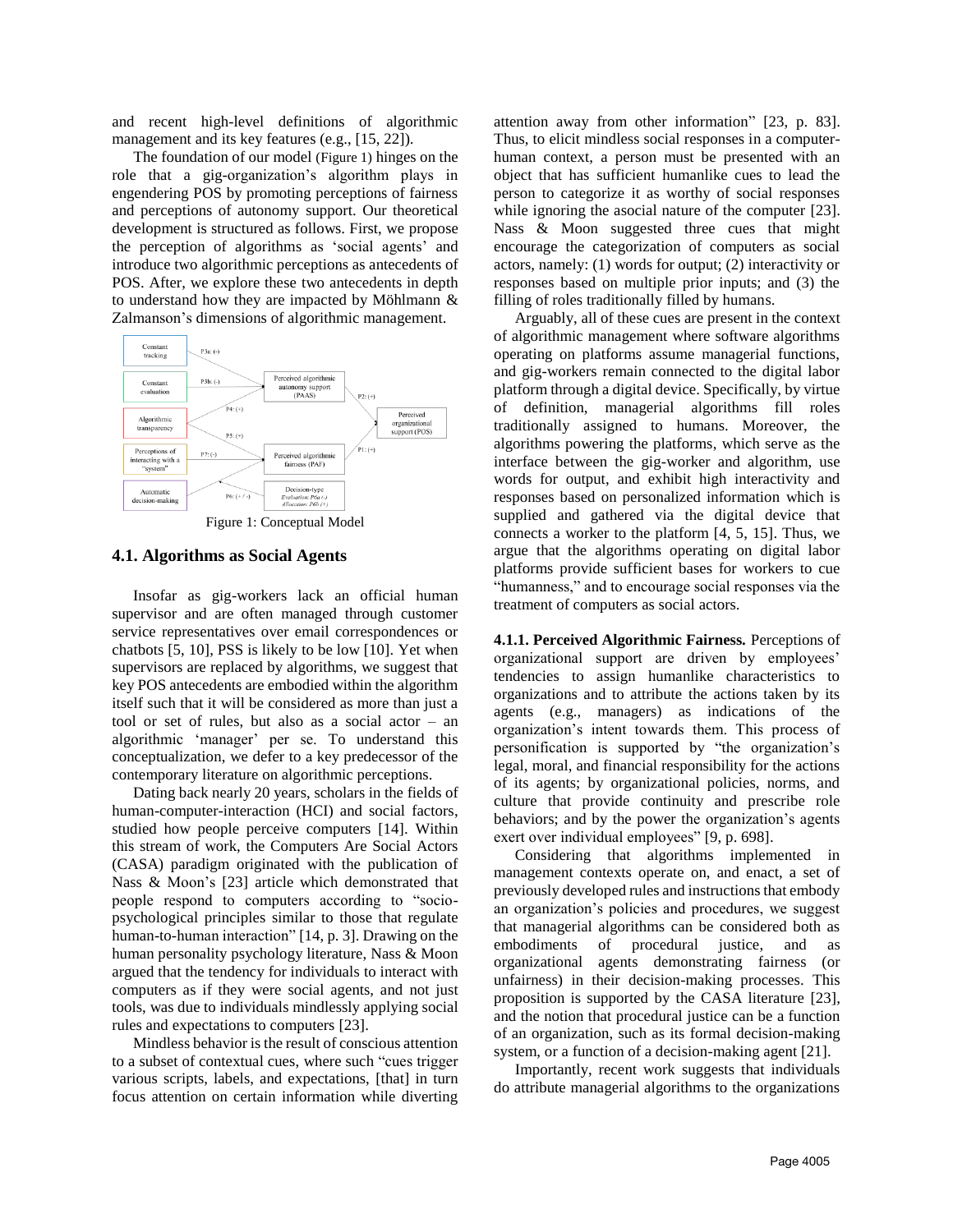that chose them [14]. This is aligned with the fact that as an intermediary between workers and clients, the platform owner is the only party with full access to and control over the platform's data, processes, and rules [3]. As such, a gig-organization's algorithm(s) "can be understood as an automated manifestation of the interests of the platform organizer" [6, p. 9]. We therefore introduce the concept of Perceived Algorithmic Fairness (PAF) which we define as a platform-worker's perception concerning the fairness of the algorithmic approaches applied by a digital labor platform to determine how resources are distributed. Thus, we propose:

### **P1:** *Perceived algorithmic fairness will be positively related to POS.*

**4.1.2. Perceived Algorithmic Autonomy Support.**  While many job conditions critical to the formation of POS are hindered in algorithmically-managed contexts we propose that job autonomy will remain a key determinant of POS for platform workers. Specifically, the need for autonomy has been cited extensively by independent gig-workers as a leading driver for participation in the gig-economy [1, 3, 5, 6, 8, 17, 13].

Generally speaking, autonomy refers to an individual's inherent desire to experience a sense of choice, volition, and psychological freedom when engaging in an activity [3], while job autonomy refers to the freedom an individual has in carrying out their work including planning, decision-making, and choosing when and how to perform the task [9, 13]. Within the motivation literature, autonomy is considered a basic need among individuals such that its satisfaction promotes worker well-being [24]. Similarly, within the job-design literature, autonomy has been emphasized as an important aspect of job-design that makes jobs more satisfying, thereby promoting employee well-being [3]. Importantly, both the technical aspects of one's work (e.g., job-design) as well as the general social context in which the work is done can (e.g., managers' treatment of employees) can promote workers' autonomy [3, 24].

In the context of the gig-economy, algorithms typically assume control and responsibility for matching of workers with customers, assigning work, and evaluating workers' performance [4, 6, 15]. In this frame, a gig-worker's autonomy is defined in terms of their ability to self-schedule when they work, their right to reject or accept gigs and, depending on the platform, their ability to choose the methods and processes they use to conduct their work [1, 3, 6, 8]. Importantly, recent research has proposed that the operational choices embedded within a platform's architecture will implicitly shape a platform workers' autonomy such that platforms can be conceptualized and defined as either autonomy supportive or non-supportive [3, 8]. We thus

introduce the concept of perceived algorithmic autonomy support (PAAS), which we define as the degree to which a platform-worker perceives that an algorithmically-managed digital labor platform is autonomy supportive.

Notably, the promise of freedom and autonomy (e.g., *be your own boss*) is a well-recognized cornerstone of the gig-economy's recruitment tactics. In this respect, platforms that fail to support workers' autonomy may represent a breach in psychological contract [12]. The concept of "psychological contract reflects employees' beliefs about their social exchange relationships with their organization, mutual obligations, and the extent to which the obligations are fulfilled" [10, p. 10]. Per Kurtessis et al. [10], obligations can be based on explicit organizational promises or implicit expectations held by employees. Since organizational promises are most often viewed as voluntary, contract breach has a strong negative relationship with POS [10]. Thus, platforms that thwart workers' autonomy should be negatively related to POS. Conversely, by demonstrating the organization's trust in workers' judgment and skills to decide wisely how to do their job, platforms that support workers' autonomy should strengthen POS [9, 10]. Moreover, in doing so, platforms that support workers' autonomy also demonstrate organizational concern for workers' well-being [3, 24] and fulfillment of the psychological contract [10]. Thus, we propose that:

**P2:** *Perceived algorithmic autonomy support will be positively related to POS.*

# **4.2. Perceived Algorithmic Autonomy Support**

Given that companies that promote workers' autonomy through the right to self-schedule and the right to accept or decline work-orders tend to experience reduced profit margins, as well as coverage issues leading to client dissatisfaction, gig-organizations are known to counter workers' autonomy through "softer" and less visible forms of control [1]. A well-recognized phenomenon of the gig-economy, the concept of 'soft control' [17] is enabled by three features of algorithmic management: constant tracking; constant evaluation, and low transparency or high opacity [1, 5, 17, 18].

**4.2.1. Constant tracking and evaluation.** Algorithmic management is characterized by the constant tracking of individual workers' behaviors through a digital device that connects the worker to the platform [4, 5]. Such tracking can take various forms ranging from the tracking of Uber drivers' locations and driving patterns (e.g., acceleration and breaking) to platform-based surveillance software such as Work Diary used by Upwork to track workers' keystrokes and take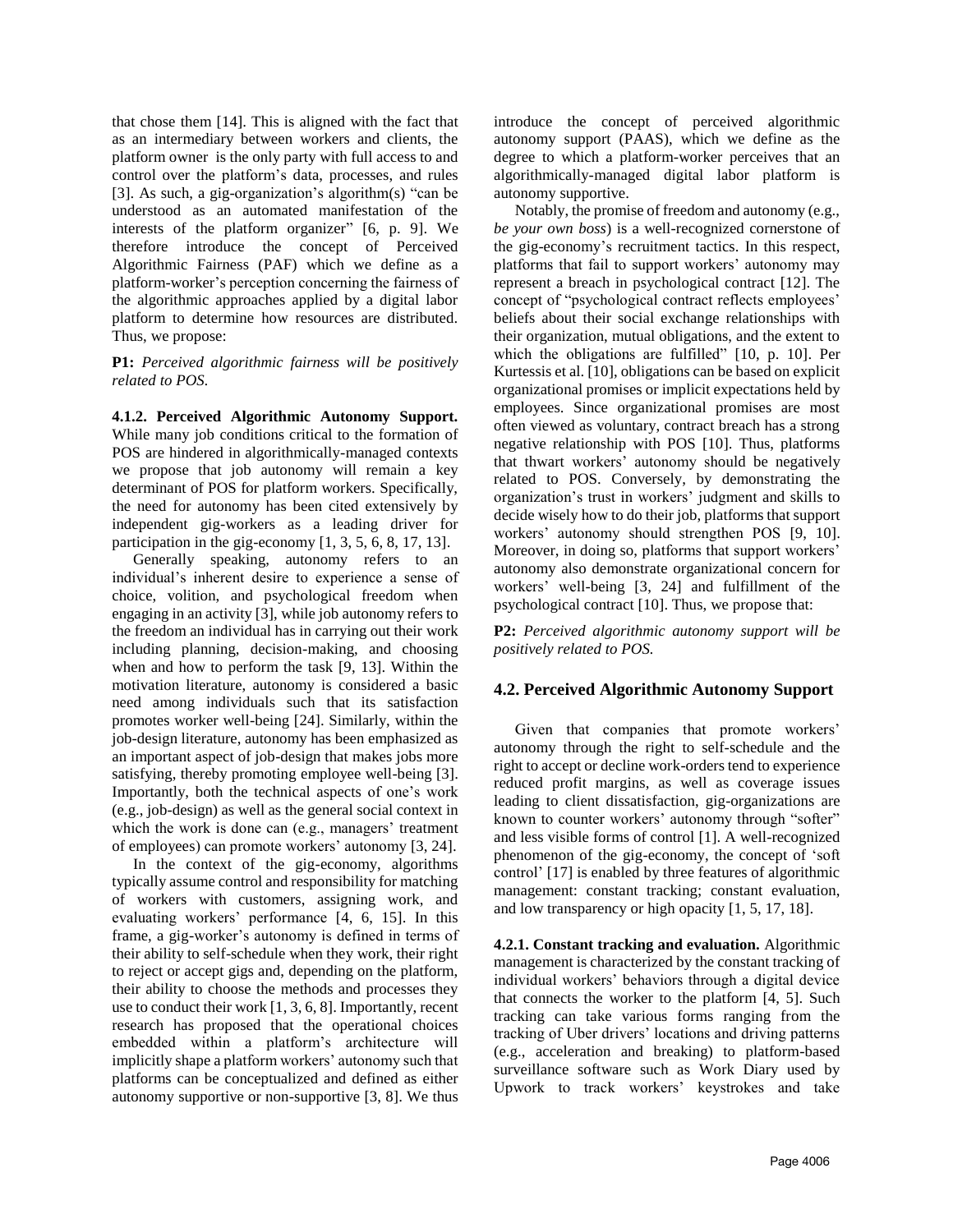screenshots of their work [3, 5, 8]. In turn, the tracked data is used to evaluate workers' performance [4, 5, 17] whereby an algorithm will automatically reward or punish workers for achieving or failing to maintain benchmark levels of key performance indicators [1, 3, 4, 5]. Through algorithmic tracking and evaluations, workers' autonomy can be significantly curtailed; specifically, both the surveillance of workers as well as evaluations (accompanied by rewards or punishments) have been shown to threaten perceptions of autonomy and to foster feelings of control by impeding workers' freedom to govern and control their behavior [3, 1, 6, 8]. Thus, we propose that:

**P3:** *The constant tracking of gig-workers' behaviors (P3a) and the constant evaluation of their performance (P3b) will be negatively related to perceived algorithmic autonomy support.*

**4.2.2. Algorithmic transparency**. The term 'algorithmic transparency' was coined by Diakopoulos & Koliska [25] in reference to the disclosure of the factors that influence the decisions made by algorithms to ensure the monitoring, checking, criticism, and/or intervention by those who use, regulate, and are impacted by such algorithms. Per Möhlmann & Zalmanson [5], algorithmic management is characterized by low levels of transparency, a situation known as algorithmic opacity [25, 26]. Understandably, algorithmic opacity is often a strategic decision taken by the platform owner to avoid disclosing proprietary information and to deter workers from 'gaming the system' [4, 5, 6, 26]. Most often, it is leveraged by platform owners to intentionally generate information asymmetries aimed at controlling workers' decisionmaking autonomy [1, 6, 17, 25, 26].

When algorithms lack transparency, the decisions generated by an algorithm can seem "impenetrable, erratic, and unpredictable" [6, p. 2] leaving workers frustrated with the opacity of the decision-making system, and leading to reductions in workers' autonomy [3, 4, 5, 6, 16, 17, 27]. For instance, Shapiro [1] found that updates to the worker-facing application that limited the information an algorithm provided the worker, as well as unannounced changes to the algorithms' payment system, substantially curtailed workers' decision-making capacities with respect to which jobs to accept or decline. Conversely, when algorithms are transparent, workers are able to gain a basic familiarity with the platform's functions [6] and, by extension, regain their sense of autonomy through their ability to navigate and control various aspects of their work, and to take informed decisions [4, 5, 6].

Notably, transparency is also viewed as a way to discern the truth and motives behind people's actions [6, 25]. Given that algorithmic transparency bolsters

workers' decision-making capacities, it is likely to be perceived by workers as an indication of the organization's trust in their abilities to decide wisely how to do their job, and thereby a support of their autonomy. Thus, we propose that:

**P4:** *Algorithmic transparency will be positively related to perceived algorithmic autonomy support.*

# **4.3. Perceived Algorithmic Fairness**

Digital labor platforms rely heavily on minimizing human intervention to ensure flexibility, agility, and efficiency through a process of scaling and automation [5, 6, 14, 18]. As a result, algorithmic working environments are characterized by the automatic implementation of decisions where "algorithms do things" and feelings of working with a "system" rather than humans [5, 16, 17]. Justifiably, the impacts of algorithms as both decision-makers and enactors on workers' perceptions of fairness are significant, particularly in the characteristically low transparency context of algorithmic management [5, 14].

**4.3.1. Algorithmic transparency.** Generally speaking, procedural fairness is determined by whether the decision-making process is: based on accurate information; objective; transparent; consistently applied; and includes safeguards, such as an appeal process to correct flawed or inaccurate decisions [8, 9, 10, 21]. Given that algorithmic decision-makers lack both agency and emotion and, by definition, follow the same set of procedures every time, it has been suggested that algorithms have the potential to reduce bias and increase consistency in managerial processes such as decision-making [5, 8, 14]. Yet, it has also been found that the choices and decisions made by algorithms cannot be considered entirely free of bias [25] given that they "reflect both the conscious and subconscious assumptions and ideas of their creators" [16, p. 19].

Given these conflicting findings and considering that judging the bias of an organization's algorithm would be beyond the scope of this paper, we focus our theorizing on algorithmic transparency. Specifically, the organizational justice literature contends that providing employees with information concerning how outcomes are determined is key to engendering perceptions of procedural fairness and trustworthiness. Moreover, the provision of such information also allows workers to ascertain whether the decision-making process represents the concerns of the groups impacted, another criterion used to ascertain procedural fairness [9, 10, 21, 25]. Thus, we propose that:

**P5:** *Algorithmic transparency will be positively related to perceptions of algorithmic fairness.*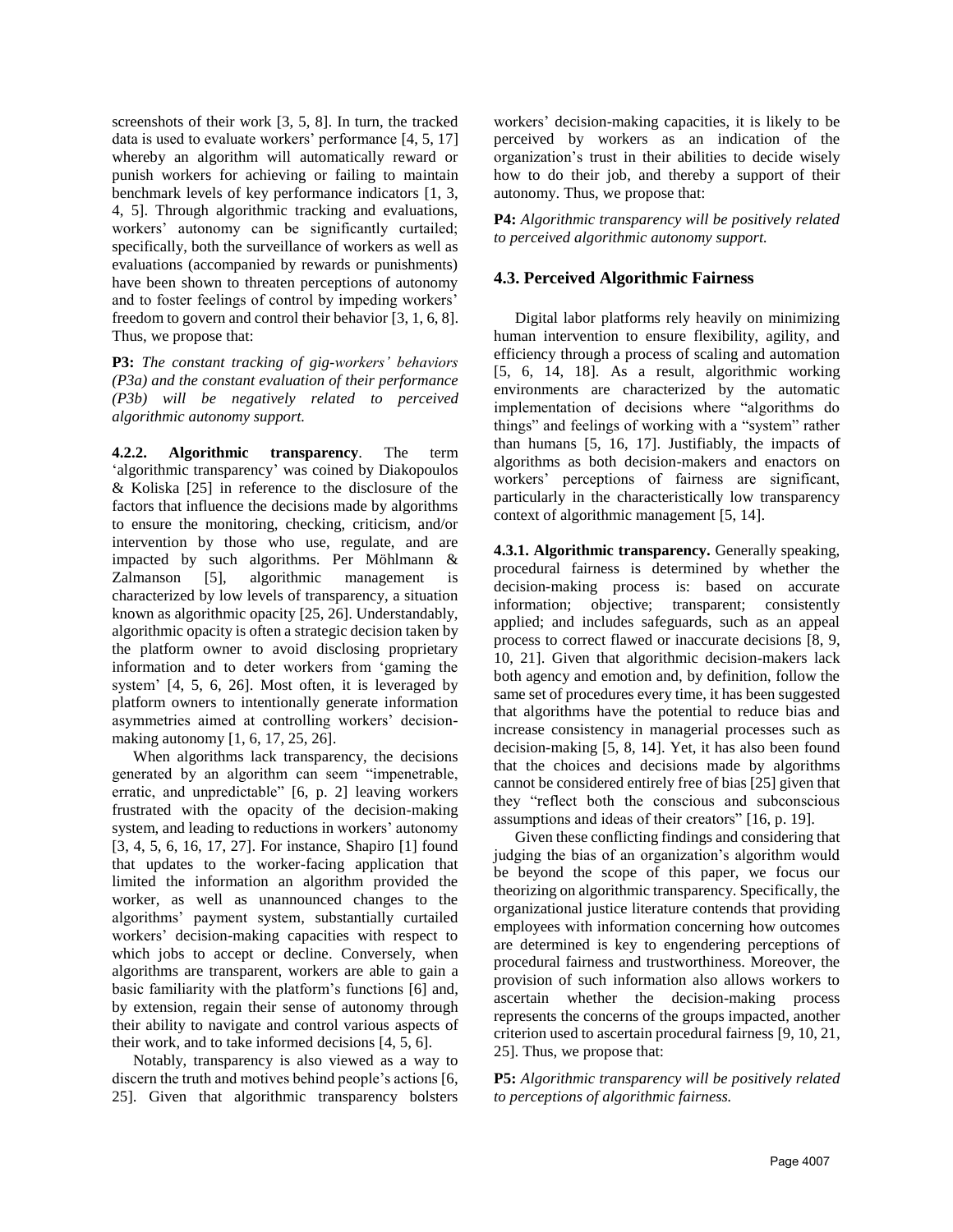Notably, algorithmic transparency can also enable workers to form perceptions concerning other aspects of procedural fairness, including the presence of bias and the consistency of decisions over people and time, where the latter is particularly hard to discern given that algorithms also change over time as they learn [5, 26].

**4.3.2. Automatic decision-making.** Within algorithmic management systems, algorithms form and management systems, algorithms form and automatically execute a range of managerial decisions [4, 5]. While automatic decision-making processes promote operational efficiency [5], they may also have detrimental impacts on perceptions of fairness. As mentioned earlier, perceptions of procedural fairness are enhanced when decision-makers involve workers in decisions and provide them with adequate notice before such decisions are made. Considering that algorithmic decision-making processes are formed and executed automatically with minimal human intervention [4, 5], organizational justice theory suggests that automatic decision-making is expected to be negatively related to perceived algorithmic fairness [21]. Nevertheless, given that organizational justice theory was initially conceptualized for traditional work contexts where humans take and implement managerial decisions, to fully understand the impact of automatic decisionmaking on perceptions of procedural fairness, we must look to emerging work exploring the perceived fairness of algorithmic decision-makers.

In a recent experiment comparing algorithmic and human decision-makers across different decisions, Lee [14] found that people's perceptions of fairness were impacted by decision-type. Specifically, Lee identified two managerial decision-types: those requiring *mechanical skills* (e.g., work assignment and work scheduling) and those requiring *human skills* (e.g., hiring and work evaluation). In comparing participants' reactions across decision-makers and decision-types, Lee [14] found that when algorithms allocated work (a task requiring *mechanical skills*), such decisions were perceived as equally fair to human-made decisions. In this case, participants attributed the fairness of algorithmic decisions to their perceived efficiency and objectivity. Conversely, when algorithms evaluated workers (a task requiring *human skills*), people tended to view such decisions as less fair than human-made decisions due to perceptions that algorithms lack "intuition, only measure quantifiable metrics, and cannot evaluate social interaction or handle exceptions" [p. 12].

Thus, in contexts where automatic decision-making "leaves no time to discuss or revise decisions arising from special circumstances not wholly captured by the data" [5, p. 5], and where people perceive algorithms as efficient, but incapable of considering the nuances of human behavior as well as other non-quantifiable variables, we propose that:

*P6: The relationship between automatic decisionmaking and perceived algorithmic fairness will be moderated by decision-type, such that automatic decision-making will have a negative impact on perceived algorithmic fairness for work evaluation decisions (P6a) and a positive impact for work allocation decisions (P6b).* 

**4.3.3. Interacting with a "system".** Another key determinant of procedural justice is the inclusion of mechanisms, or safeguards, to correct flawed or inaccurate decisions. Also, from a social perspective, providing employees with a 'voice' (e.g., allowing for input in the decision-making process) as well as providing information concerning how outcomes are determined have both been found to cultivate a strong sense that one's organization values one's contribution and cares about one's well-being [9, 10, 21].

Per Möhlmann & Zalmanson [5], a defining characteristic of algorithmic work environments is the lack of human and social relationships. In particular, gig-workers lack both an official human supervisor as well as access to co-workers [3, 4, 5, 6, 8]. Although gig-workers across various platforms (e.g., MTurk, Uber, TaskRabbit) have created independent online forums to support each other and to voice their opinions [3, 4, 6, 8], the social interactions afforded by these forums would have limited impact on perceptions of the social aspects of procedural justice. Specifically, although online forums provide a space for sensemaking activities around algorithmic management [1, 4, 5] that may help workers to understand and thereby ascertain whether a platform's decision-making algorithm is objective, lacks bias, and/or is consistently applied, these forums are neither supported nor promoted by platform owners [3]. As such, any information provided through such forums (and sensemaking activities, [6]) concerning algorithmic decisions is unlikely to be attributed to the organization, or its concern for workers' well-being [8]. Moreover, given that such virtual communities are independently run, they provide no avenues for workers to have a voice in organizational decision-making, nor do they offer organizationallyendorsed safeguards for appealing decisions.

Considering that algorithmic management allows a few human managers to oversee thousands of workers, by definition, gig-workers tend to have limited avenues to discuss issues with human supervisors [4, 5]. Specifically, given the lack of open, two-sided communication, algorithmic management does not allow for the questioning and discussing of algorithmic decision-making processes and outcomes [5]. Moreover, even when workers attempt to reach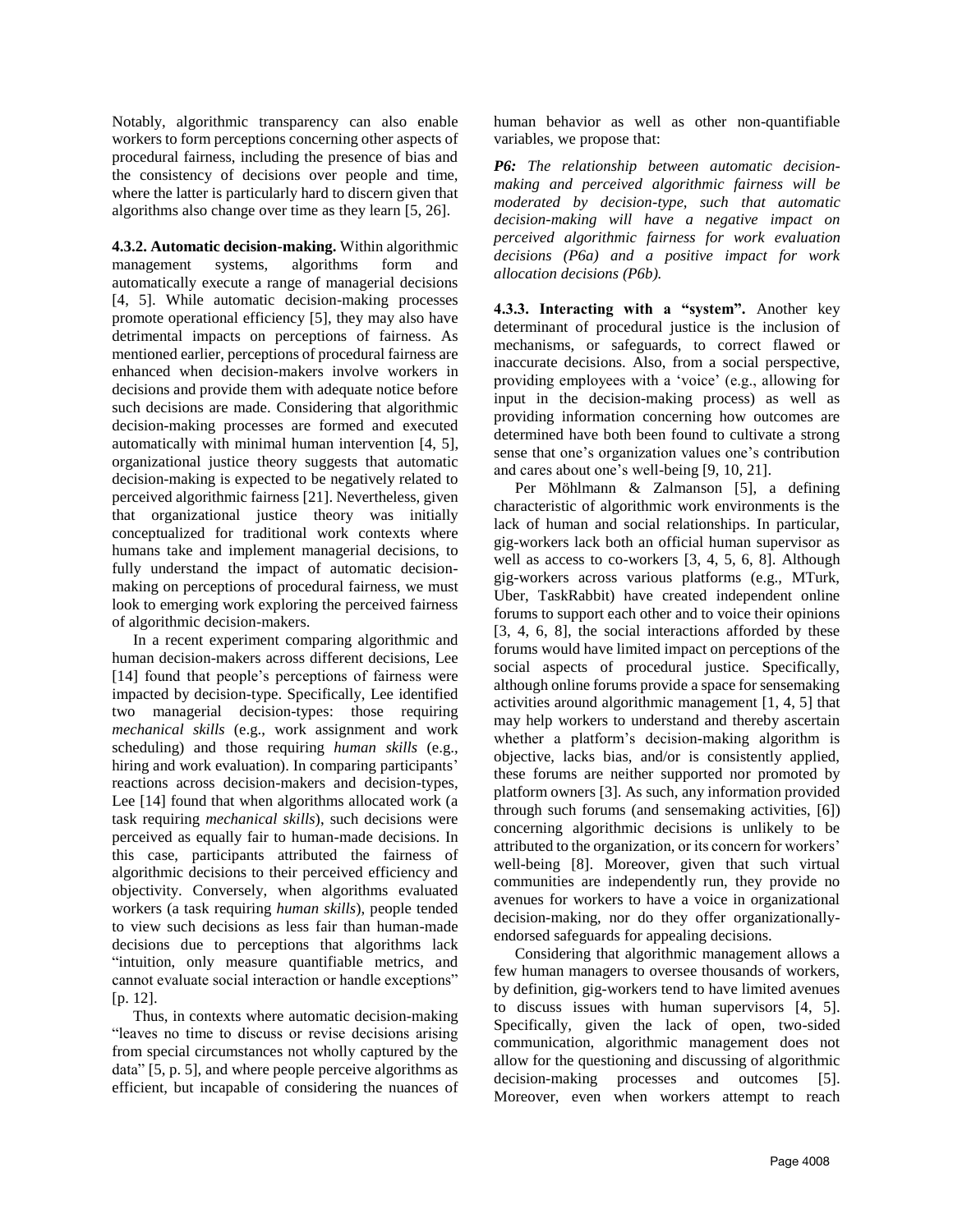customer service agents or managers, they are often referred to chatbots or email correspondence mediated via the platform [8, 17]. As a result, workers tend to perceive that they are working for an abstract "system", rather than an organization composed of people [5]. Thus, we propose that:

*P7: Perceptions of interacting with a "system" will be negatively related to perceived algorithmic fairness.*

# **5. Scholarly and Practical Contributions**

To the best of our knowledge, this paper is among the first in IS to explore the impact of algorithmic management on POS. From a scholarly standpoint, it answers calls for technology-focused research on the growing platform economy. According to a recent review, though 91% of the papers surveyed consider technology to be a critical element of the platformeconomy, most studies tend to ignore or black-box the conceptualization of technology [18]. By adopting Möhlmann & Zalmanson's [5] IS-based conceptual framework to explore how the five dimensions of algorithmic management impact POS, we begin to unpack the role of technology in this research stream [18]. Importantly, our focus on algorithmic perceptions (e.g., PAAS and PAF) is aligned with a growing stream of work exploring how people perceive algorithms and the mental models they form concerning how algorithms operate, despite how they actually work [14].

By exploring the phenomenon of POS within the context of the algorithmic management and the gigeconomy, we answer calls for research exploring the impacts of contextual variables on POS [10], and the impact of algorithmic management on perceptions of justice and organizational support [8, 14]. Building on the CASA paradigm, we suggest that, in the absence of human interaction with organizational members (e.g., supervisors and peers), an organization's algorithm is likely to be viewed by gig-workers as both a social agent of the organization and a manifestation of the organization itself. Importantly, this proposition leads to several implications for the development of POS which can be empirically tested in the context of algorithmically-managed platform work. Notably, a key benefit of organizational support theory for the study of algorithmic management is that it is a relatively mature stream of research with well-established instruments that are readily available for empirical testing [9].

Given that gig-organizations are still experimenting with the technical designs and algorithms governing their platforms, scholars from the fields of IS and management have turned their attention to the design of platforms in an effort to improve both the treatment of workers and their satisfaction [3, 5, 6, 19]. From a practical standpoint, our paper highlights the possibility for gig-organizations to gain strategic advantage by engendering POS through the design of their platforms to address the universal challenges of retention and supervision in the gig-economy. In doing so, our paper echoes concern for the need for increased transparency in platform algorithms and the importance of the 'human element' with respect to decisions pertaining to evaluation and the provision of support [1, 5, 8, 14].

Understanding that algorithmic opacity is often an intentional strategy to protect 'trade secrets' tied to shareholder value, our theoretical development stresses that organizations must pay careful consideration to what aspects of the decision-making process should be transparent vs. opaque. More specifically, platform owners should bolster algorithmic transparency where doing so supports workers' autonomy. Though platform owners may worry that increasing transparency will enable workers to 'game the system', research shows that when faced with algorithmic opacity, workers tend to engage in sensemaking to circumvent algorithms that curtail their autonomy [1, 4, 6, 8]. In such cases, workers are more prone to harbor negative feelings towards the organization and to game the system in retaliation [4].

At a high-level, increasing algorithmic transparency could involve explaining to platform workers the goals and intent of a managerial algorithm, as well as articulating the "rationale for the selection, inclusion, exclusion, or optimization of various inputs or outputs to the algorithm" [25, p. 817]. Where disclosing algorithms is not possible, organizations may seek to elicit feelings of procedural fairness by submitting themselves to routine algorithmic audits carried out by a third-party which can provide indications that algorithms are objective, accurate, and consistent [26].

# **6. Limitations & Future Research**

Given the developmental nature of our paper, two limitations in our work present opportunities for future research. Firstly, we did not consider the impact of workers' personality on POS and its algorithmic antecedents. For instance, individuals' dispositional tendencies to experience positive or negative affect can "influence POS by altering whether employees interpret organizational treatment as benevolent or malevolent" [9, p. 701]. Secondly, we did not consider differing extents of algorithmic management, which can impact a worker's agency and autonomy [18]. These limitations present valuable future research opportunities.

The next step in our research is to empirically test our theory. Due to the complexity of our model and the lack of existing instrumentation for the concept of algorithmic management (and its sub-dimensions), we